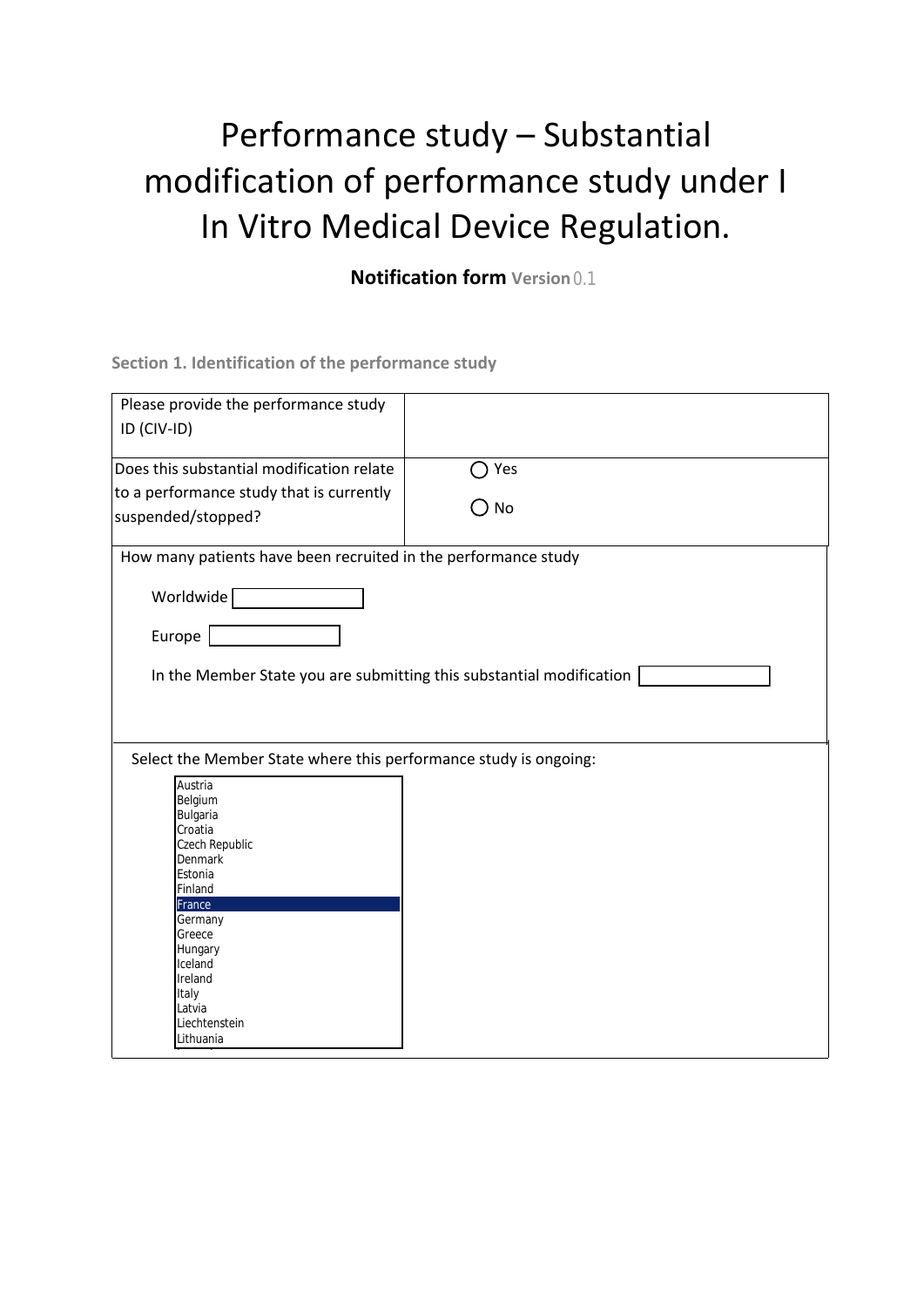**Section 2. Subject of the substantial modification** 

| Please provide a short rationale                                                                     |  |  |
|------------------------------------------------------------------------------------------------------|--|--|
| of this substantial modification                                                                     |  |  |
|                                                                                                      |  |  |
|                                                                                                      |  |  |
|                                                                                                      |  |  |
|                                                                                                      |  |  |
|                                                                                                      |  |  |
|                                                                                                      |  |  |
|                                                                                                      |  |  |
|                                                                                                      |  |  |
|                                                                                                      |  |  |
|                                                                                                      |  |  |
|                                                                                                      |  |  |
| Is this substantial modification likely to have an impact on subjects participating in the           |  |  |
| performance study? (Select all that apply)<br>Rights of subjects                                     |  |  |
| Safety of subjects                                                                                   |  |  |
| Health of subjects                                                                                   |  |  |
| Other                                                                                                |  |  |
| No impact on the subjects                                                                            |  |  |
| Do you consider this substantial modification will likely have an impact on generated clinical data? |  |  |
| (Select all that apply)<br>Robustness of clinical data generated by the performance study            |  |  |
|                                                                                                      |  |  |
| Reliability of clinical data generated by the investigation                                          |  |  |
| Other                                                                                                |  |  |
| No impact on clinical data                                                                           |  |  |
|                                                                                                      |  |  |